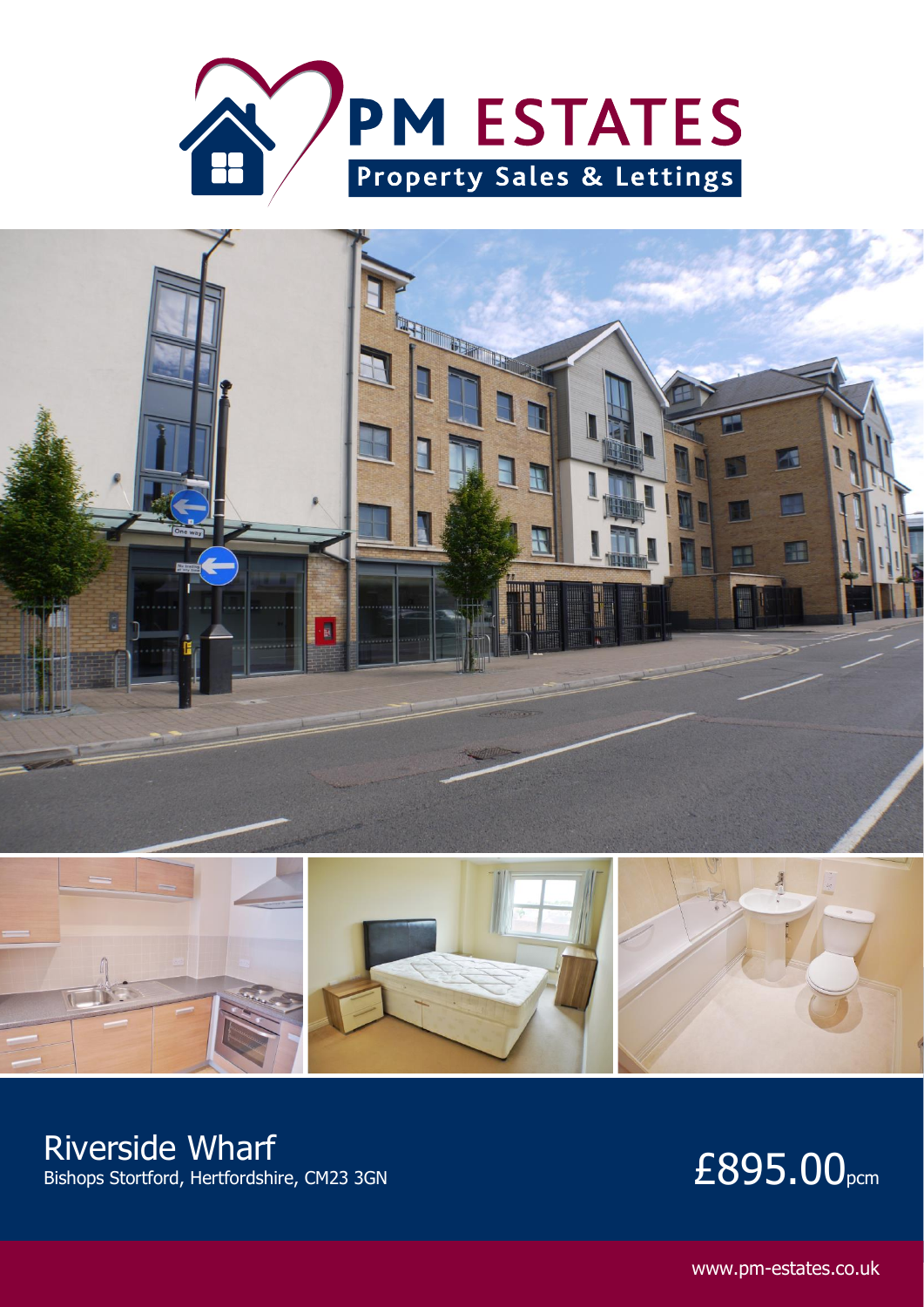## Riverside Wharf

Bishops Stortford, Hertfordshire, CM23 3GN

### **Overview**

- Contemporary one-bedroom apartment
- First floor with access to communal garden
- Prestigious development
- Family size bathroom
- Open plan living area
- Fully fitted two-tone kitchen
- Integrated appliances including dishwasher
- Offered furnished
- Walking distance to mainline rail station
- Town centre location
- Energy rating B
- Council Tax band B



#### **Description**

Located on the first floor of the popular Riverside Wharf development and offered furnished, this large one-bedroom apartment is centrally located within the town and is walking distance to all local amenities. The development is also a four-minute walk to the mainline rail station which offers direct services to London Liverpool Street, Cambridge and Stansted Airport.

This contemporary apartment features a large and open plan living area which contains a fully fitted two tone kitchen housing integrated appliances including a full-size dishwasher. The living space also has patio doors that provide access to a private landscaped garden area. The property is complete with a family size bathroom which has a fullsize bath and mains fed integrated shower.